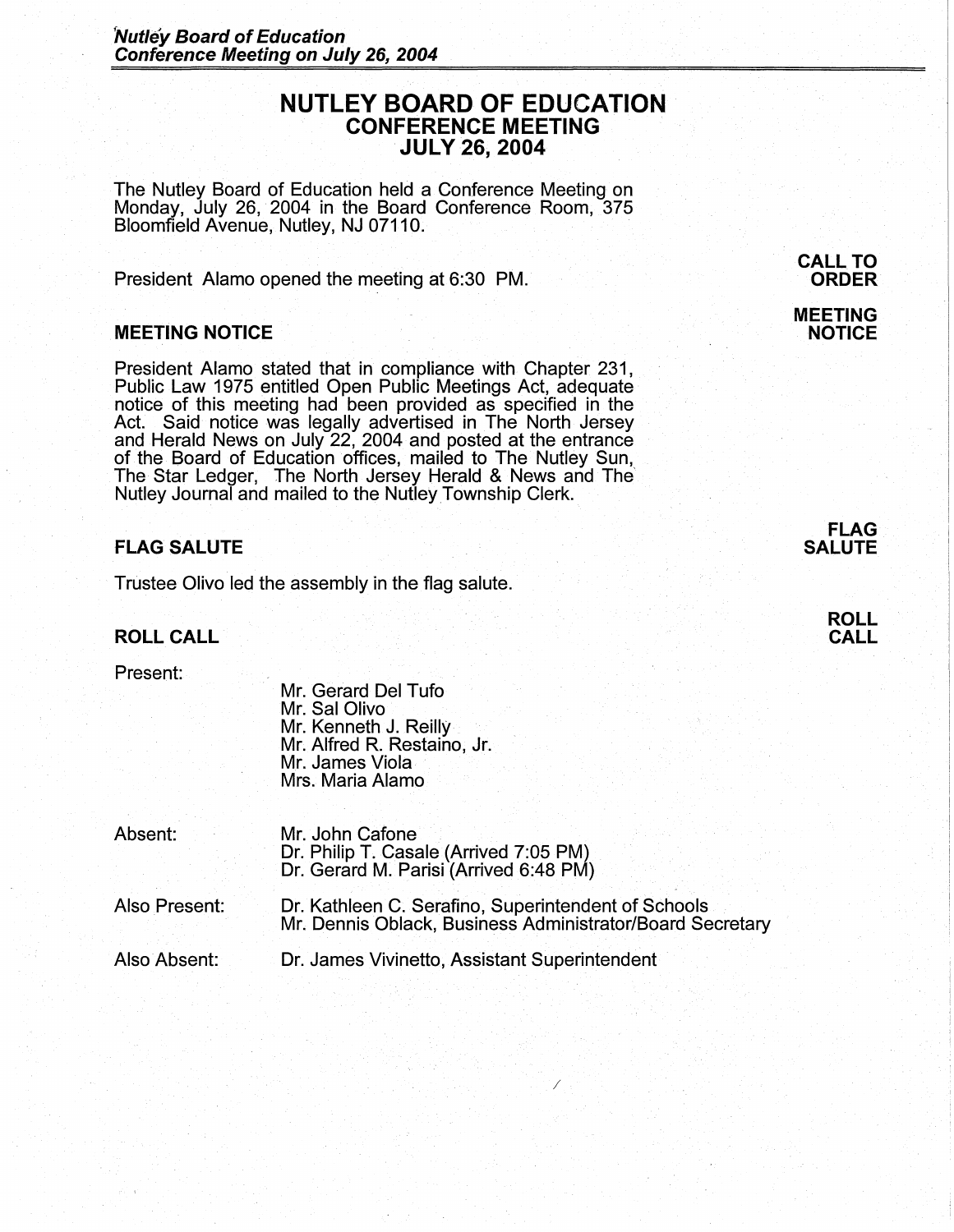### **ITEMS DISCUSSED**

#### 1. **Yearbook**

Nutley High School Yearbook Advisor Tom McCrohan thanked the Board for the invitation to speak about the high school<br>yearbook. He expressed his concerns with regard to He expressed his concerns with regard to outsourcing the yearbook. A discussion ensued.

# 2. **Lincoln School**

Board Architect Lee Heckendom and CVM Engineers David Van Ocker and Kevin Coll summarized the results of the brick facade condition survey for Lincoln School as follows:

- No overall building structural instability
- Prolonged exposure and deterioration; not a result of poor maintenance
- Short-term stabilization to address life-safety for 2 - 5 year period
- Long-term facade restoration is viable

After the summarization a discussion ensued and the Board agreed to approve a resolution authorizing Masonry Preservation Services, Inc. to stabilize the brick facade of Lincoln Elementary School. .

#### 3. **Agenda Items**

The Board reviewed and discussed the resolutions and addendum items for the Regular Meeting to follow.

#### 4. **Radcliffe Parking Lot**

Trustee Restaino asked about the status of paving the Radcliffe School parking lot. A discussion ensued.

### **MOTION TO ADJOURN TO EXECUTIVE SESSION**

*I* 

At 7:30 PM Trustee Restaino moved, and Trustee Parisi seconded, the following resolution:

WHEREAS, the Board of Education will be discussing matters exempt from public discussion pursuant to N.J.S.A. 10:4-12,

# **ITEMS DISCUSSED**